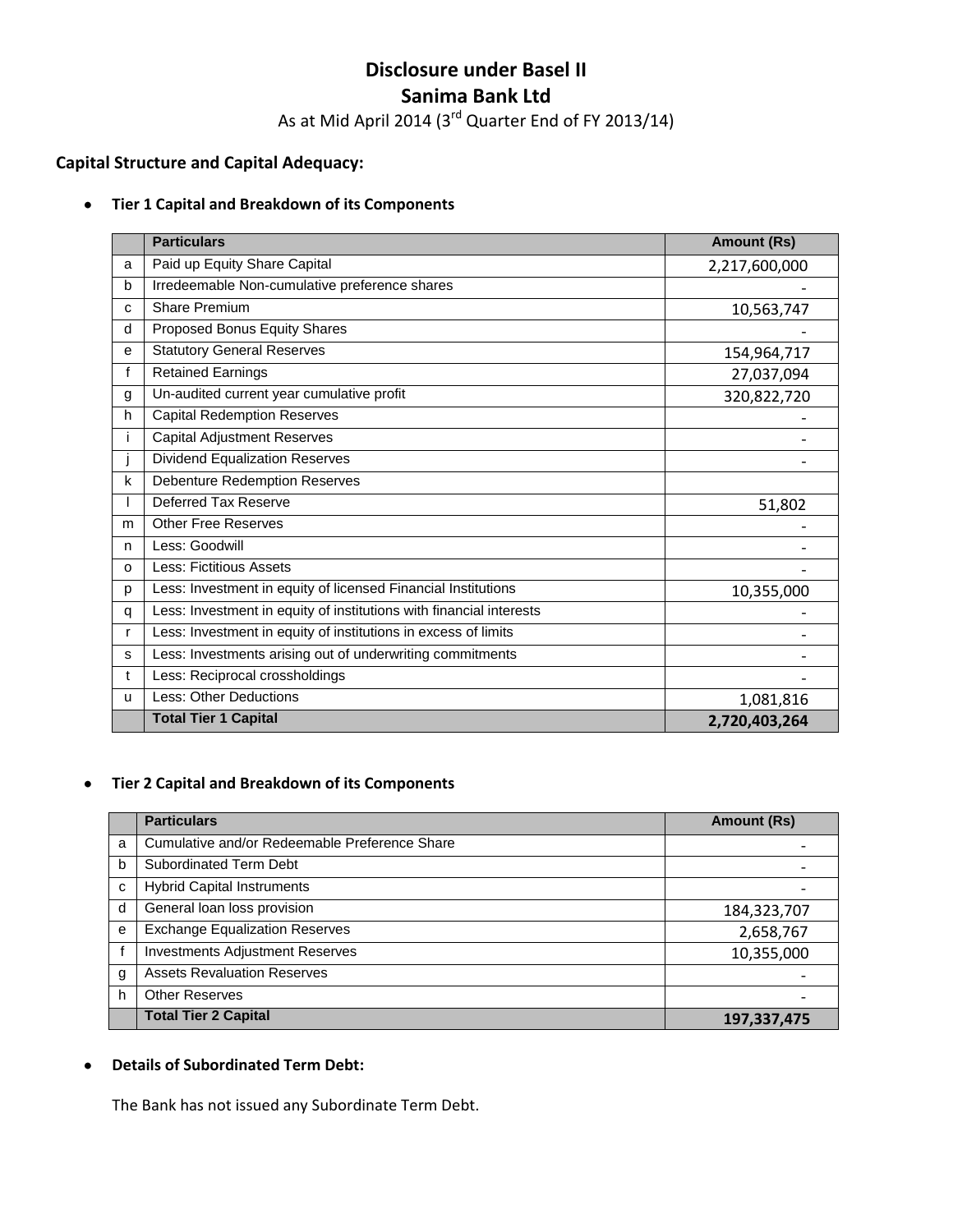#### **Deductions from Capital:**  $\bullet$

The Bank has invested Rs 10,355,000/- in Sanima Hydro Power, Sanima Insurance and Sanima Foundation, which the bank has deducted from its core capital.

**Total Qualifying Capital:**  $\bullet$ 

| <b>Particulars</b>             | Amount (Rs)   |
|--------------------------------|---------------|
| Core Capital (Tier 1)          | 2,720,403,264 |
| Supplementary Capital (Tier 2) | 197,337,475   |
| <b>Total Capital Fund</b>      | 2,917,740,739 |

# **Capital Adequacy Ratio: 13.21%**

## **Risk Exposures:**

**Risk weighted exposures for credit Risk, Market Risk and Operational Risk:**

| <b>RISK WEIGHTED EXPOSURES</b>                | <b>Amount (Rs)</b> |
|-----------------------------------------------|--------------------|
| Risk Weighted Exposure for Credit Risk        | 20,391,706,977     |
| Risk Weighted Exposure for Operational Risk   | 833,090,952        |
| <b>Risk Weighted Exposure for Market Risk</b> | 272,907,155        |
| <b>Total Risk Weighted Exposures</b>          | 21,497,705,084     |

#### **Risk Weighted exposures under each 11 categories of Credit Risk:**  $\bullet$

| <b>S.N.</b>    | <b>Categories</b>                                              | <b>Amount (Rs)</b> |
|----------------|----------------------------------------------------------------|--------------------|
| 1              | Claims on Government and Central Bank                          |                    |
| 2              | <b>Claims on Other Financial Entities</b>                      |                    |
| 3              | Claims on Banks                                                | 423,158,047        |
| 4              | Claims on Domestic Corporate and Securities Firms              | 10,903,265,399     |
| 5              | Claims on Regulatory Retail Portfolio & Other Retail Portfolio | 3,664,925,132      |
| 6              | Claims secured by residential properties                       | 574,869,367        |
| $\overline{7}$ | Claims secured by Commercial real estate                       | 342,587,332        |
| 8              | Past due claims                                                | 96,785,801         |
| 9              | High Risk claims                                               | 1,030,480,075      |
| 10             | <b>Other Assets</b>                                            | 1,819,486,550      |
| 11             | Off Balance Sheet Items                                        | 1,536,149,274      |
| <b>Total</b>   |                                                                | 20,391,706,977     |

## **Total Risk Weight Exposures calculation Table:**

| <b>RISK WEIGHTED EXPOSURES</b>                                    | Amount (Rs)    |
|-------------------------------------------------------------------|----------------|
| Risk Weighted Exposure for Credit Risk (Attached annexure 1)      | 20,391,706,977 |
| Risk Weighted Exposure for Operational Risk (Attached annexure 2) | 833,090,952    |
| Risk Weighted Exposure for Market Risk (Attached annexure 3)      | 272,907,155    |
| Add: 2% of the total RWE add by Supervisory Review                | 429,954,102    |
| Add: Additional capital charge of 2% of Gross Income              | 155,100,000    |
| <b>Total Risk Weighted Exposures</b>                              | 22,082,759,185 |
| <b>Total Core Capital</b>                                         | 2,720,403,264  |
| <b>Total Capital</b>                                              | 2,917,740,739  |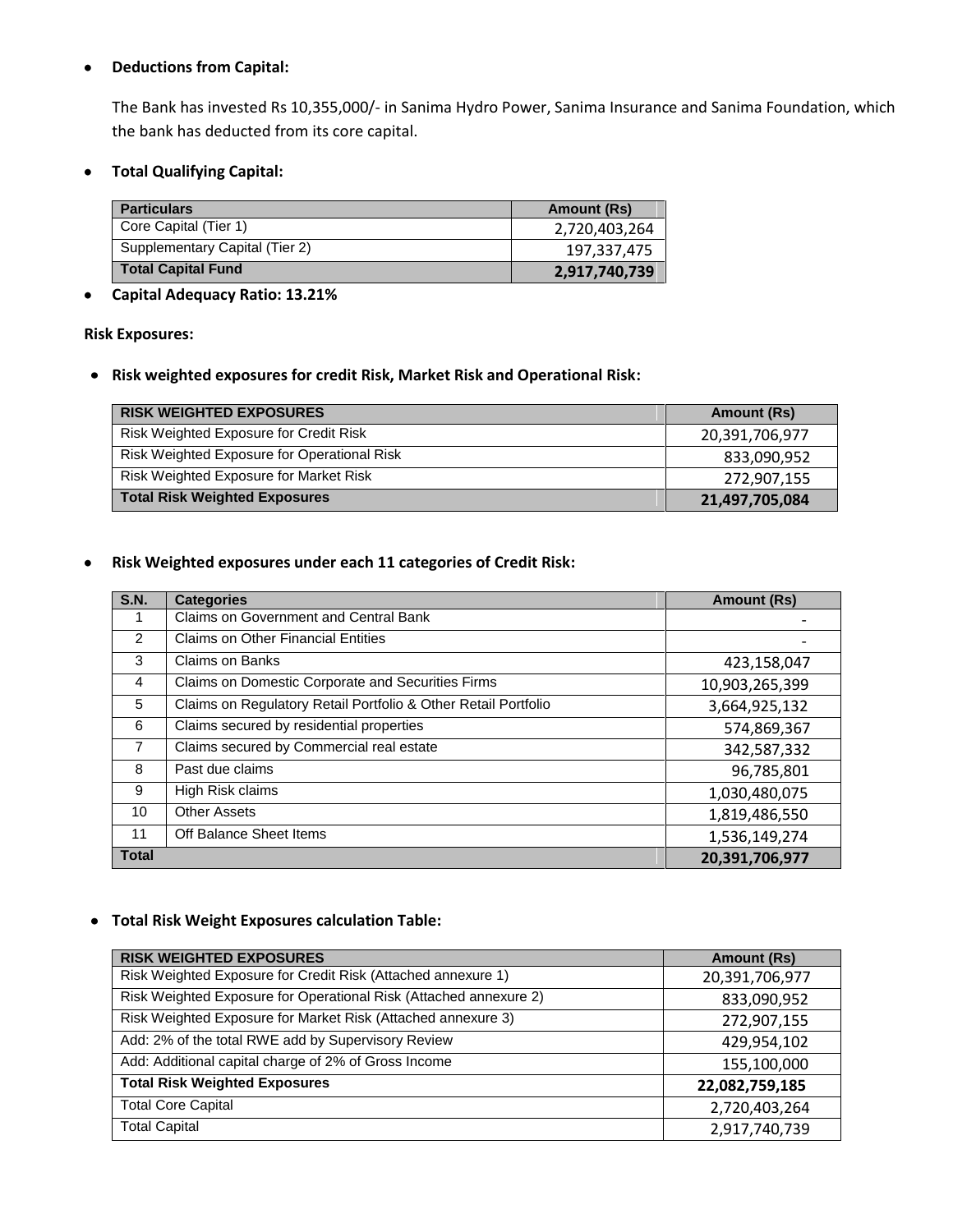**Amount of Non-Performing Assets(both Gross and Net):**

| <b>Particulars</b> | <b>Gross Amount</b><br>(Rs) | <b>Loan Loss</b><br><b>Provision (Rs)</b> | <b>Net NPL</b><br>(Rs) |
|--------------------|-----------------------------|-------------------------------------------|------------------------|
| Restructured       | -                           |                                           |                        |
| Sub-Standard       | 3,188,279                   | 797,070                                   | 2,391,209              |
| Doubtful           | 3,036,595                   | 1,518,297                                 | 1,518,297              |
| Loss               | 3,411,833                   | 3,411,833                                 |                        |
| <b>Total</b>       | 9,636,707                   | 5,727,200                                 | 3,909,507              |

### **NPA Ratios:**

 $\bullet$ 

| <b>NPA Ratios</b>           | (%)   |
|-----------------------------|-------|
| Gross NPA to Gross Advances | 0.05% |
| Net NPA to Net Advances     | 0.02% |

## **Movement in Non Performing Assets:**

| <b>Particulars</b>              |                   |                                        |            |
|---------------------------------|-------------------|----------------------------------------|------------|
|                                 | This Quarter (Rs) | <b>Previous</b><br><b>Quarter (Rs)</b> | Change (%) |
| Non Performing Assets (Volumes) | 9,636,707         | 17,296,615                             | $-44.29%$  |
| Non Performing Assets (%)       | 0.05              | 0.10                                   | $-48.00%$  |

## **Write off Loans and Interest Suspense:**

| <b>Particulars</b>               | Amount  |
|----------------------------------|---------|
| Write off loans during the year  | 287.149 |
| Write off Interest Suspense year | 108,626 |
| <b>Total</b>                     | 395,775 |

# **Movement in Loan Loss Provision and Interest Suspense**

| <b>Particulars</b>  |                   | <b>Previous</b>    |            |
|---------------------|-------------------|--------------------|------------|
|                     | This Quarter (Rs) | <b>Quarter(Rs)</b> | Change (%) |
| Loan Loss Provision | 184,323,707       | 173,344,606        | 6.33%      |
| Interest Suspense   | 41,022,361        | 44,356,120         | $-7.52%$   |

# **Details of Additional Loan Loss Provision during the year:**

| <b>Particulars</b> | Amount (Rs)                  |
|--------------------|------------------------------|
| Pass               | 31,797,426                   |
| Restructured       | $\qquad \qquad \blacksquare$ |
| Sub-Standard       | 797,070                      |
| Doubtful           | 1,518,297                    |
| Loss               | 2,500,000                    |
| Total              | 36,612,793                   |